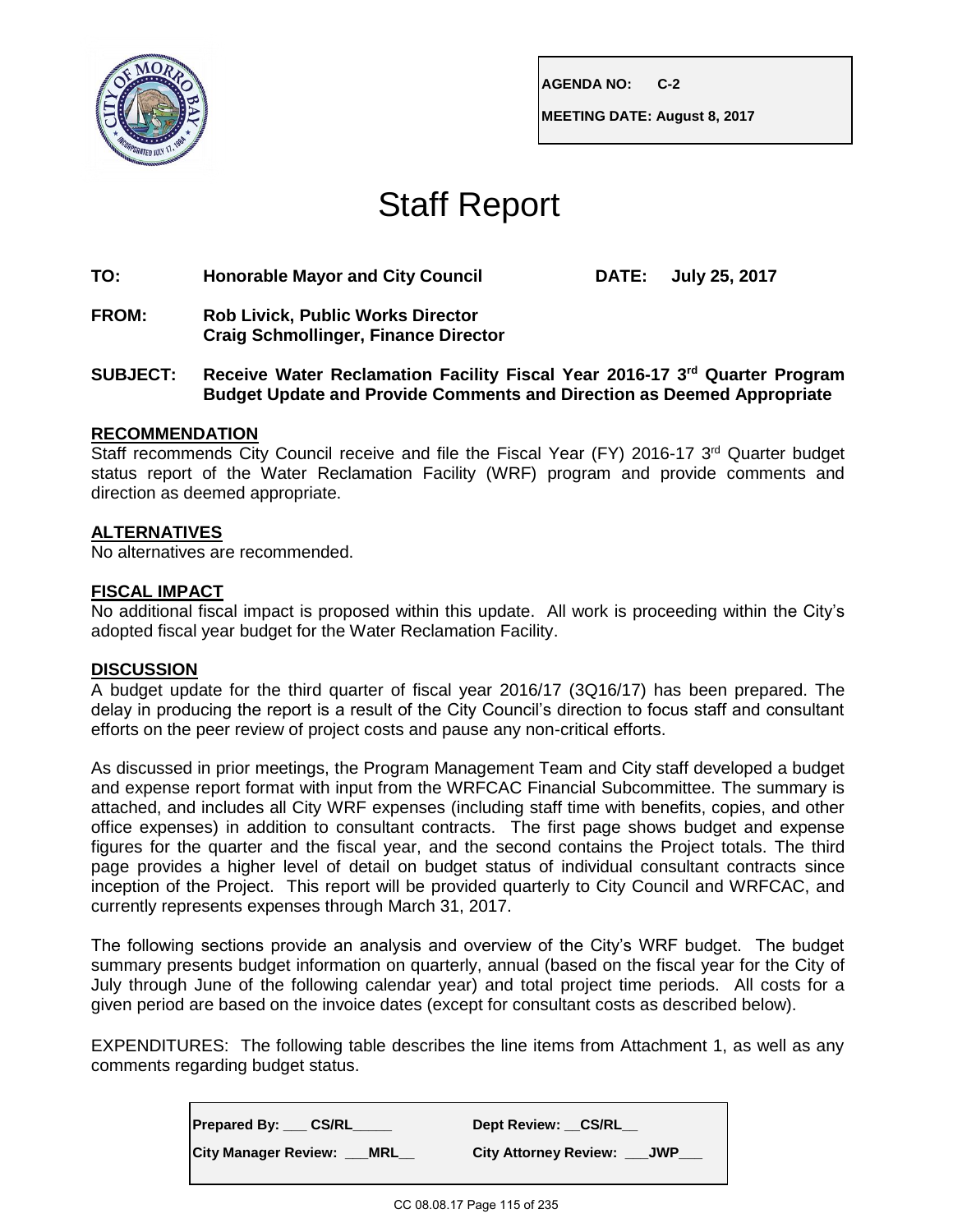| <b>Object Name (from</b>                     | <b>Description</b>                                      | <b>Comments</b>                                                     |
|----------------------------------------------|---------------------------------------------------------|---------------------------------------------------------------------|
| <b>Attachment 1)</b>                         |                                                         |                                                                     |
|                                              |                                                         |                                                                     |
|                                              |                                                         |                                                                     |
|                                              |                                                         |                                                                     |
| <b>Past Siting Studies</b>                   | Contractual<br>for<br>services                          | efforts<br><b>These</b><br>work<br>completed,<br>were               |
|                                              | studies completed prior to                              | contracts expired, and there are no further                         |
|                                              | initiating the Facility Master                          | encumbrances                                                        |
|                                              | Plan process (2013-2015)                                |                                                                     |
| <b>Consultant</b><br><b>Current</b>          | Summary of Page 3 from                                  | Work efforts are under budget for FY 16/17.                         |
| <b>Contracts</b>                             | Attachment 1                                            | In order to facilitate a more automated                             |
|                                              |                                                         | reporting process, consultant costs for a                           |
|                                              |                                                         | given period will be based on the dates work                        |
|                                              |                                                         | was performed instead of invoice or payment                         |
|                                              | Contract attorney fees for                              | dates.<br>$\overline{\phantom{a}}$                                  |
| Water Rights Legal<br><b>Support</b>         | input<br>on<br>water<br>reuse                           |                                                                     |
|                                              | alternatives<br>legal<br>and                            |                                                                     |
|                                              | constraints                                             |                                                                     |
| <b>Labor and Benefits</b>                    | City staff labor and benefits                           | Current FY 16/17 efforts included wastewater                        |
|                                              | (also called "fully burdened                            | sampling, meeting attendance, administrative                        |
|                                              | labor") for the WRF Program                             | support, collection system flow monitoring,                         |
|                                              |                                                         | and all activities related to the WRF Program                       |
| <b>Laboratory/Sampling</b>                   | Contract laboratory services                            | $-$                                                                 |
|                                              | for wastewater analysis to                              |                                                                     |
|                                              | support Facility Master Plan                            |                                                                     |
|                                              | and future detailed design                              |                                                                     |
|                                              | efforts                                                 | $\overline{\phantom{a}}$                                            |
| <b>Printing</b><br>and<br><b>Advertising</b> | Costs from outside vendors<br>and<br>for                |                                                                     |
|                                              | printing,<br>copies,<br>develop<br>and<br>postage<br>to |                                                                     |
|                                              | distribute<br><b>WRF</b><br>Program                     |                                                                     |
|                                              | materials                                               |                                                                     |
| <b>Software</b><br><b>License</b>            | for<br>Procore<br>Fee                                   | Procore software is used to manage and                              |
| and Fees                                     | Project/Construction                                    | track consultant budgets and contracts, store                       |
|                                              | <b>Management Software</b>                              | documents<br>deliverables,<br>and<br>program                        |
|                                              |                                                         | coordinate and record meetings, and track                           |
|                                              |                                                         | work efforts during the planning/permitting                         |
|                                              |                                                         | phase. During construction, the software will                       |
|                                              |                                                         | be used for tracking contractor submittals,                         |
|                                              |                                                         | pay requests, field observations, and other                         |
|                                              |                                                         | work efforts. Annual fee is \$42,205 over the<br>next 5 to 8 years. |
| <b>Property Acquisition</b>                  | Cost to purchase property &                             | --                                                                  |
|                                              | appraisal                                               |                                                                     |
| <b>Office</b><br>Program                     | Copier, monitor, telephone,                             | --                                                                  |
| <b>Equipment</b>                             | and other office equipment to                           |                                                                     |
|                                              | equip the Program Office in                             |                                                                     |
|                                              | the City Hall Annex                                     |                                                                     |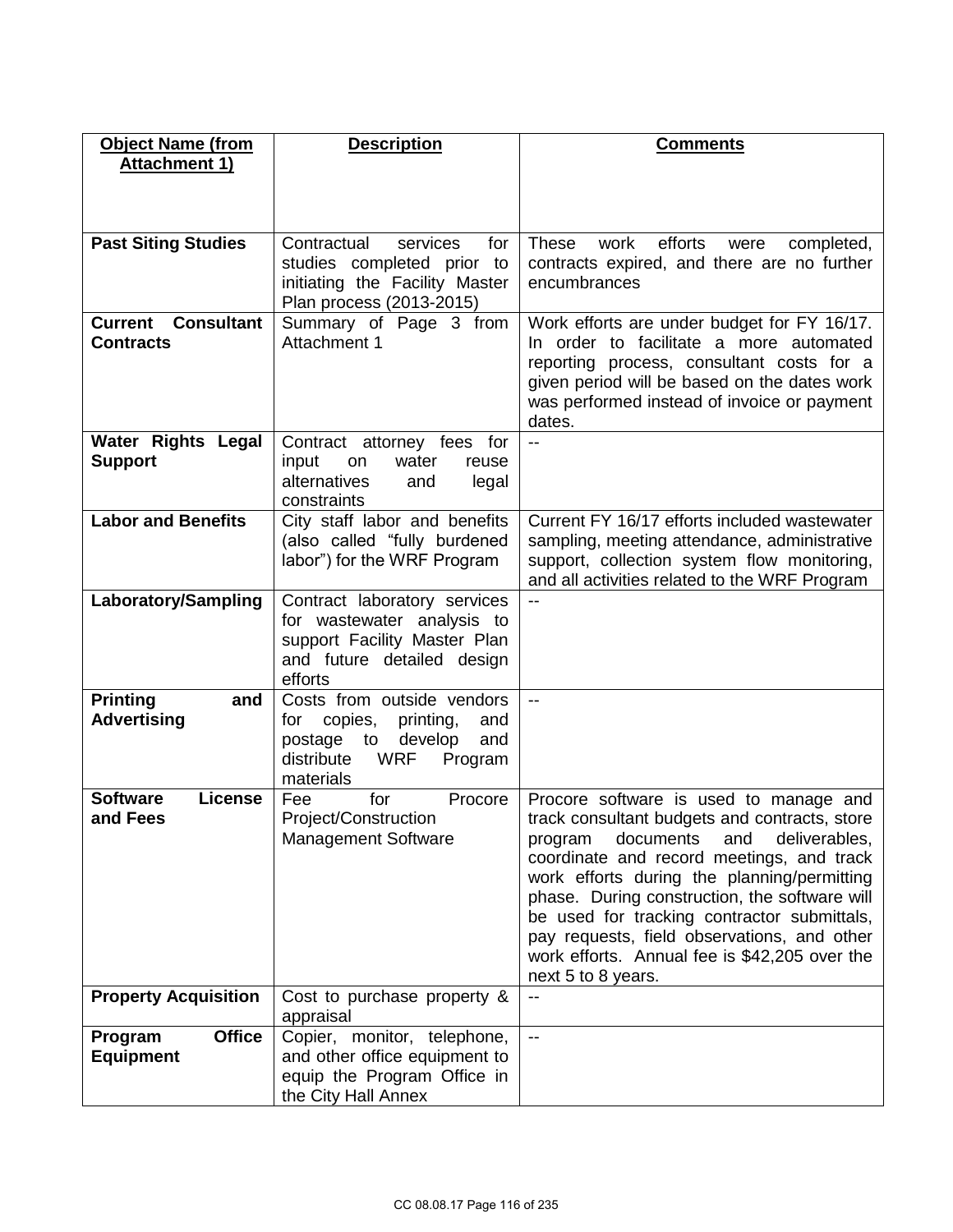REVENUE: At this time, the City is funding the project through user rates, the Recycled Water Facilities Planning Grant, and Supplemental Environmental Project (SEP) money from California Department of Corrections and Rehabilitation for California Men's Colony. SEP funds were intended to offset costs for the CMC evaluations completed last year.

User rates fund the City's sewer enterprise, including efforts not related to the new WRF (such as collections and treatment costs at the current sewer treatment plant). Incoming revenue is not directed into a specific fund for the WRF. The budget tables include the revenue anticipated for the WRF, which is 75% of \$75M, or \$56.25M, with 25% of debt service coverage (assumed in the 2015 Rate Study) to increase the projected available revenue up to \$70.3M. This assumed debt service coverage would be reduced and/ reallocated by reprioritizing other wastewater capital projects. It is assumed revenue for the project would come from grants and loans. User rates would repay the loans in accordance with financing terms and conditions, which can vary depending on the program.

The City increased sewer rates in 2015 in anticipation of the WRF project, along with other capital needs within the current sewer system, but those funds are not directed into a specific fund for the WRF. As budgeted and presented in the 2015 Rate Study, the City would receive \$10.375M through loan proceeds to fund WRF expenses from FY 2014/15 through FY 2016/17, with \$4M budgeted through FY 15/16, \$6M budgeted for FY 2016/17, and 75% of the FY 2016/17 (\$3M) budgeted through 3Q16/17. Since the loan was approved in January 20, 2017, WRF expenditures have been paid from sewer revenues reserves.

Attachment 2 was provided at the City Council meeting on July 11, 2017, to provide more information on sewer revenue available for the WRF Project.

The City was awarded a \$10.375M planning and design loan from the State Water Resources Control Board (SWRCB) State Revolving Fund and the loan agreement was executed on January 20, 2017. As the City pays consultant expenses, staff can submit the invoices to SRWCB staff and request reimbursement.

The City was informed it was one of eleven agencies across the United States invited to apply for the Water Infrastructure Finance and Innovation Act (WIFIA) loan program from the Environmental Protection Agency (EPA). The WRF Project was selected from over 40 submittals. That low-interest loan program has a 35-year term with interest rates that are significantly lower than public bonds. The loan application will be due in June of 2018 and the City has had an initial conference call with the EPA staff managing the program.

### **ATTACHMENTS**

- 1. Quarterly Budget Summary for 3Q2016/17
- 2. Sewer Rates and Financial Information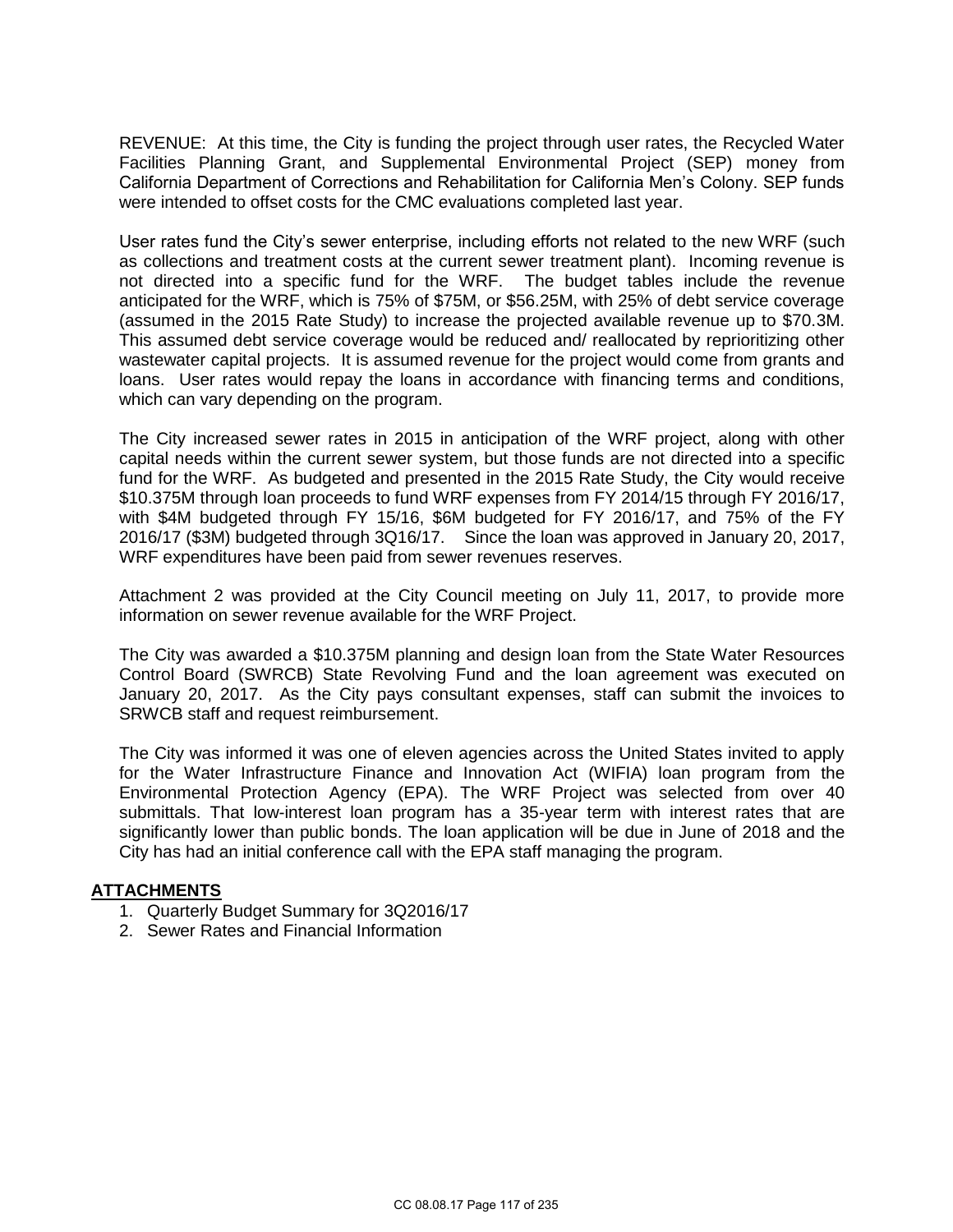| <b>City of Morro Bay</b>                                                                       |                                                                                                              |                                                                                                       |                                         |                          |           |               |                                         |                          |                          |  |  |
|------------------------------------------------------------------------------------------------|--------------------------------------------------------------------------------------------------------------|-------------------------------------------------------------------------------------------------------|-----------------------------------------|--------------------------|-----------|---------------|-----------------------------------------|--------------------------|--------------------------|--|--|
| Water Reclamation Facility Advisory Committee (WRFCAC) Quarterly Budget Review Summary 3Q16/17 |                                                                                                              |                                                                                                       |                                         |                          |           |               |                                         |                          |                          |  |  |
| <b>EXPENDITURES</b>                                                                            |                                                                                                              |                                                                                                       |                                         |                          |           |               |                                         |                          |                          |  |  |
| <b>Key Definitions</b>                                                                         |                                                                                                              |                                                                                                       |                                         |                          |           |               |                                         |                          |                          |  |  |
|                                                                                                |                                                                                                              | <b>YTD</b><br>Quarter<br>Portion of Fiscal Year Budget Management<br>Sum Of Current Quarter Projected |                                         |                          |           |               |                                         |                          |                          |  |  |
|                                                                                                |                                                                                                              | Projected                                                                                             | Expects Necessary to Meet Quarter       |                          |           | Projected     | <b>Budget and All Prior Quarter</b>     |                          |                          |  |  |
|                                                                                                |                                                                                                              | <b>Budget</b>                                                                                         | Expenditures                            |                          |           | <b>Budget</b> | <b>Projected Budgets</b>                |                          |                          |  |  |
|                                                                                                |                                                                                                              |                                                                                                       |                                         |                          |           |               |                                         |                          |                          |  |  |
|                                                                                                | <b>Accounts</b>                                                                                              |                                                                                                       | <b>Current Quarter</b>                  |                          |           |               | <b>Fiscal Year To Date (YTD)</b>        |                          |                          |  |  |
| Fund/                                                                                          | Object                                                                                                       | Projected                                                                                             |                                         | Percent                  |           | Projected     | <b>YTD</b>                              | Percent                  |                          |  |  |
| Code                                                                                           | <b>Name</b>                                                                                                  | <b>Budget</b>                                                                                         | <b>Expenditures</b>                     | <b>Expended</b>          | Variance  | <b>Budget</b> | <b>Expenditures</b>                     | <b>Expended</b>          | Variance                 |  |  |
| 599-8312                                                                                       | <b>Contractual Services</b>                                                                                  |                                                                                                       |                                         |                          |           |               |                                         |                          |                          |  |  |
| 6105                                                                                           | Past Siting Studies (Completed - no further encumbrance)                                                     |                                                                                                       |                                         |                          |           |               |                                         |                          |                          |  |  |
| 6105                                                                                           | Current Consultant Contracts (see P. 2)                                                                      | \$802,851                                                                                             | \$439,531                               | 54.75%                   | \$363,320 | \$3,211,405   | \$928,205                               | 28.90%                   | \$2,283,200              |  |  |
| 6105                                                                                           | Water Rights Legal Support (See Note 2)                                                                      | \$0                                                                                                   | \$0                                     | $\overline{\phantom{a}}$ | \$0       | $\sim$        | \$0                                     | ÷.                       | $\overline{\phantom{a}}$ |  |  |
| 6105                                                                                           | Rate Study                                                                                                   | \$0                                                                                                   | \$0                                     | u.                       | \$0       |               | \$0                                     |                          | à.                       |  |  |
|                                                                                                | Subtota                                                                                                      | \$802,851                                                                                             | \$439,531                               | 54.75%                   | \$363,320 | \$3,211,405   | \$928,205                               | 28.90%                   | \$2,283,200              |  |  |
| 599-8312                                                                                       | Labor (Fully Burdened)                                                                                       |                                                                                                       |                                         |                          |           |               |                                         |                          |                          |  |  |
| 4910,4999                                                                                      | Labor and Benefits                                                                                           | \$15,000                                                                                              | \$16,779                                | 111.86%                  | \$1,779   | \$60,000      | \$46,281                                | 77.14%                   | \$13,719                 |  |  |
|                                                                                                | Subtota                                                                                                      | \$15,000                                                                                              | \$16,779                                | 111.86%                  | (51,779)  | \$60,000      | \$46,281                                | 77.14%                   | \$13,719                 |  |  |
| 599-8312                                                                                       | <b>Other Costs</b>                                                                                           |                                                                                                       |                                         |                          |           |               |                                         |                          |                          |  |  |
| 6105, 6162                                                                                     | Laboratory/Sampling                                                                                          | \$34,500                                                                                              | \$0                                     | 0.00%                    | \$34,500  | \$138,000     | \$11,845                                | 8.58%                    | \$126,155                |  |  |
| 5199,5305, 6106,                                                                               |                                                                                                              |                                                                                                       |                                         |                          |           |               |                                         |                          |                          |  |  |
| 6105,6710                                                                                      | <b>Printing and Advertising</b>                                                                              | \$0                                                                                                   | \$294                                   |                          | (5294)    |               | \$10,256                                |                          |                          |  |  |
| 5199                                                                                           | Software license and fees                                                                                    | \$0                                                                                                   | \$0                                     | $\sim$                   | \$0       | \$42,204      | \$0                                     | 0.00%                    | \$42,204                 |  |  |
| 5199.7101                                                                                      | <b>Property Acquisition</b>                                                                                  | \$0                                                                                                   | \$0                                     | L.                       | \$0       | \$2,425,000   | \$0                                     | 0.00%                    | \$2,425,000              |  |  |
| 5199, 6106, 6750                                                                               | Program office equipment                                                                                     | \$500                                                                                                 | \$966                                   | 193.12%                  | (\$466    | \$2,000       | \$3,117                                 | $\overline{\phantom{a}}$ | $\sim$                   |  |  |
| 5199, 6514, 6510                                                                               | Travel expense                                                                                               | \$0                                                                                                   | \$450                                   | à.                       | (5450     | u,            | \$450                                   | ÷.                       | $\sim$                   |  |  |
|                                                                                                | Subtotal                                                                                                     | \$35,000                                                                                              | \$1,710                                 | 4.88%                    | \$33,290  | \$2,607,204   | \$25,668                                | 0.98%                    | \$2,581,536              |  |  |
|                                                                                                | <b>TOTALS</b>                                                                                                | \$852,851                                                                                             | \$458,020                               | 53.70%                   | \$394,831 | \$5,878,609   | \$1,000,154                             | 17.01%                   | \$4,878,455              |  |  |
|                                                                                                | <b>Difference from City Adopted Budget</b>                                                                   |                                                                                                       |                                         |                          |           | (567,996)     |                                         |                          |                          |  |  |
|                                                                                                | <b>City Adopted Budget</b>                                                                                   |                                                                                                       |                                         |                          |           | \$5,946,605   |                                         |                          |                          |  |  |
|                                                                                                |                                                                                                              |                                                                                                       |                                         |                          |           |               |                                         |                          |                          |  |  |
|                                                                                                |                                                                                                              |                                                                                                       | <b>REVENUE</b>                          |                          |           |               |                                         |                          |                          |  |  |
|                                                                                                |                                                                                                              |                                                                                                       | <b>Key Definitions</b>                  |                          |           |               |                                         |                          |                          |  |  |
|                                                                                                | Portion of Fiscal Year Budget Management<br><b>YTD</b><br>Sum of Current Quarter Projected Budget<br>Quarter |                                                                                                       |                                         |                          |           |               |                                         |                          |                          |  |  |
|                                                                                                |                                                                                                              | Projected                                                                                             | Expects To Be Recognized During Quarter |                          |           | Projected     | and All Prior Quarter Projected Budgets |                          |                          |  |  |
|                                                                                                |                                                                                                              | <b>Budget</b>                                                                                         |                                         |                          |           | <b>Budget</b> |                                         |                          |                          |  |  |
|                                                                                                |                                                                                                              |                                                                                                       |                                         |                          |           |               |                                         |                          |                          |  |  |
|                                                                                                | <b>Accounts (See Note 1)</b>                                                                                 |                                                                                                       | <b>Current Quarter</b>                  |                          |           |               | <b>Fiscal Year To Date (YTD)</b>        |                          |                          |  |  |
| <b>Funding</b>                                                                                 | Revenue                                                                                                      | <b>Projected</b>                                                                                      | Recognized                              | Percent                  |           | Projected     | <b>YTD Recognized</b>                   | Percent                  |                          |  |  |
| <b>Source</b>                                                                                  | <b>Name</b>                                                                                                  | <b>Budget</b>                                                                                         | <b>Revenue</b>                          | Recognized               | Variance  | <b>Budget</b> | <b>Revenue</b>                          | Recognized               | Variance                 |  |  |
| <b>SWRCB</b>                                                                                   | Grants                                                                                                       |                                                                                                       |                                         |                          |           |               |                                         |                          |                          |  |  |
|                                                                                                |                                                                                                              |                                                                                                       |                                         |                          |           |               |                                         |                          |                          |  |  |

|                   | Recycled Water Planning Grant             | \$0       | \$0.      | 0.00%  | so I          | 50 <sub>1</sub> | 50 <sub>1</sub> | $\sim$  | \$0          |
|-------------------|-------------------------------------------|-----------|-----------|--------|---------------|-----------------|-----------------|---------|--------------|
|                   | Subtotal                                  | \$0       |           | 0.00%  | \$0           | 50 <sub>1</sub> | 50 <sub>1</sub> | $\sim$  | \$0          |
| <b>SWRCB</b>      | Supplemental Environmental Project        |           |           |        |               |                 |                 |         |              |
|                   | SEP from California Men's Colony          | \$0       |           | 0.00%  | \$0           | S <sub>0</sub>  | 50 <sub>1</sub> | #DIV/0! | \$0          |
|                   | Subtotal                                  | \$0       |           | 0.00%  | \$0           | \$0             | 50 <sub>1</sub> | #DIV/0! | \$0          |
| <b>SWRCB</b>      | <b>State Revolving Fund (SRF) Loan</b>    |           |           |        |               |                 |                 |         |              |
|                   | SRF Planning Loan Proceeds                | \$852,851 |           | 0.00%  | ( \$852, 851) | \$5,878,609     | S <sub>0</sub>  | 0.00%   | (55,878,609) |
|                   | SRF Construction Loan Proceeds            | \$0       |           | 0.00%  | S0.           |                 | \$0             | 0.00%   | \$0          |
|                   | Subtotal                                  | \$852,851 |           | 0.00%  | (5852, 851)   | \$5,878,609     | \$0             | 0.00%   | (55,878,609) |
| <b>User Rates</b> | <b>Cash funds from Current Operations</b> |           |           |        |               |                 |                 |         |              |
|                   | Cash funds from Current Operations        | \$0       | \$458,020 | $\sim$ | \$458,020     | 50 <sub>1</sub> | \$1,000,154     | $\sim$  | \$1,000,154  |
|                   | Subtotal                                  | \$0       | \$458,020 | $-$    | \$458,020     | SO.             | \$1,000.154     | $\sim$  | \$1,000,154  |
|                   | <b>TOTALS</b>                             | \$852,851 | \$458,020 | 53.70% | (5394,831)    | \$5,878,609     | \$1,000,154     | 17.01%  | (54,878,455) |
|                   |                                           |           |           |        |               |                 |                 |         |              |

Notes:

1) Unless shown otherwise, current project expenses are funded by revenue from user rates and fees. There is no separate revenue fund for the WRF.

3) Encumbrance balance is only calculated for expenditures associated with contracts. 2) Budgets for water rights legal support and property acquisition have not yet been established. Detailed budget development will take place after completing the project descriptions in the Facility Master Plan and Master

4) Total Project Amended Budget based on May 2015 Water and Sewer Rate Study. Original budget was \$75M including 25% participation from Cayucos SD which was removed in this analysis. 25% debt coverage (on City's contributi in the rate study and in this calculation.

5) Expenditures for Current Consultant Contracts for a period (quarter or fiscal year) are based on the dates on which the work was performed, and not on invoice or payment date.

6) Total Project Amended Budget is calculated from FY1617 Projected Budget plus Total Project Expenditures from end of FY1516. Detailed budget development will take place after completing the project descriptions in the Fa Master Reclamation Plan.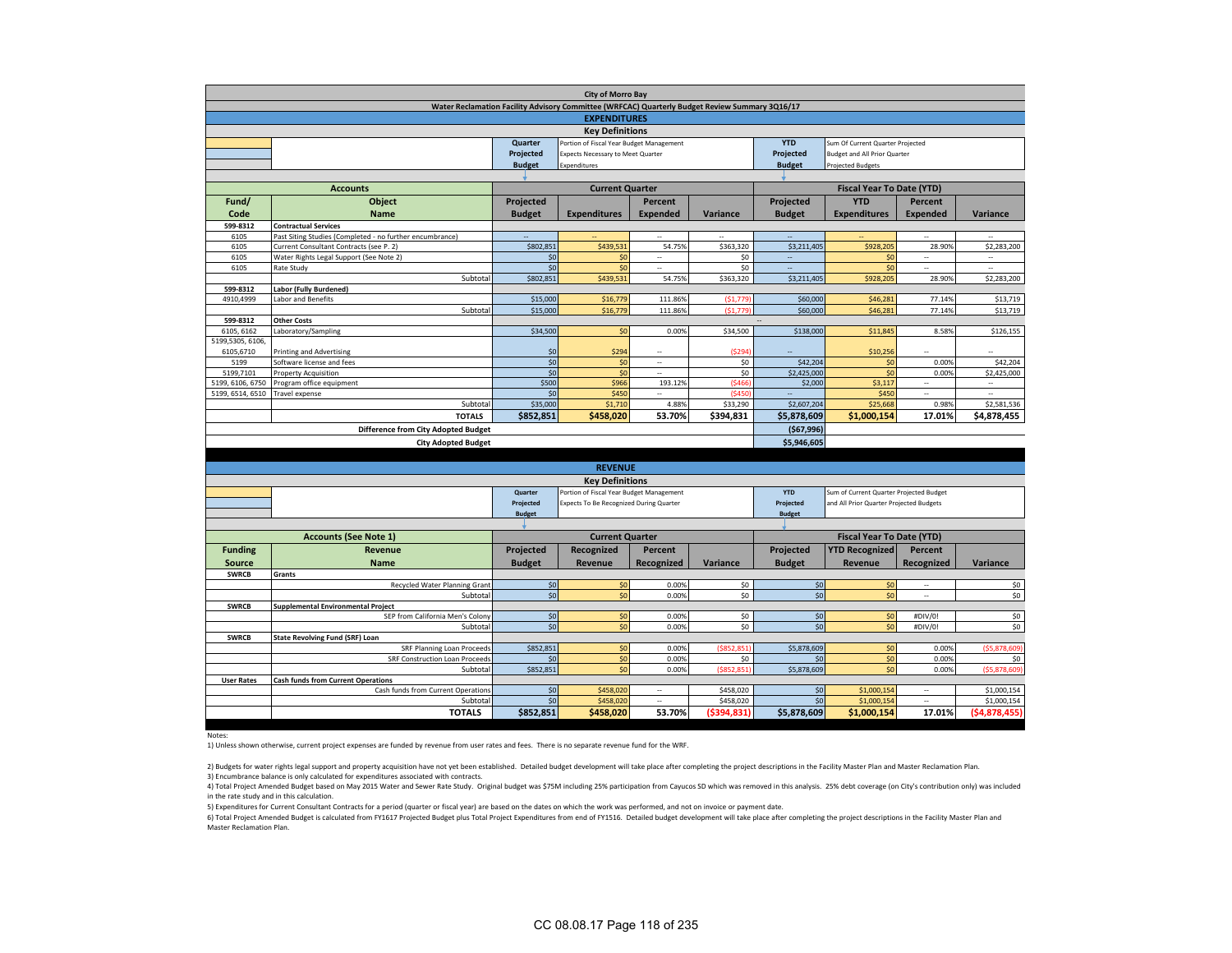| <b>City of Morro Bay</b>                                                                       |                                                          |                              |                          |                                            |                                |                                |  |  |  |  |  |  |
|------------------------------------------------------------------------------------------------|----------------------------------------------------------|------------------------------|--------------------------|--------------------------------------------|--------------------------------|--------------------------------|--|--|--|--|--|--|
| Water Reclamation Facility Advisory Committee (WRFCAC) Quarterly Budget Review Summary 3Q16/17 |                                                          |                              |                          |                                            |                                |                                |  |  |  |  |  |  |
| <b>EXPENDITURES</b><br><b>Key Definitions</b>                                                  |                                                          |                              |                          |                                            |                                |                                |  |  |  |  |  |  |
|                                                                                                | Sum Of All Project                                       |                              |                          |                                            |                                |                                |  |  |  |  |  |  |
|                                                                                                |                                                          |                              | Encumbrance              | Contracts Less Actual Expenditures         |                                |                                |  |  |  |  |  |  |
|                                                                                                |                                                          |                              |                          | <b>Balance</b>                             | Against Contracts (See Note 3) |                                |  |  |  |  |  |  |
|                                                                                                |                                                          |                              |                          |                                            |                                |                                |  |  |  |  |  |  |
| Fund/                                                                                          | <b>Accounts</b>                                          |                              |                          | <b>Total Project</b><br><b>Encumbrance</b> |                                |                                |  |  |  |  |  |  |
| Code                                                                                           | Object<br><b>Name</b>                                    | <b>Amended</b>               | <b>Expenditures</b>      | <b>Balance</b>                             | <b>Percent</b>                 |                                |  |  |  |  |  |  |
| 599-8312                                                                                       | <b>Contractual Services</b>                              | <b>Budget</b>                |                          |                                            | <b>Expended</b>                | Variance                       |  |  |  |  |  |  |
| 6105                                                                                           | Past Siting Studies (Completed - no further encumbrance) | \$534,418                    | \$448,057                | \$0                                        | 83.84%                         | \$86,361                       |  |  |  |  |  |  |
| 6105                                                                                           | Current Consultant Contracts (see P. 2)                  | \$4,653,067                  | \$2,374,267              | \$2,278,800                                | 51.03%                         | \$2,278,800                    |  |  |  |  |  |  |
| 6105                                                                                           | Water Rights Legal Support (See Note 2)                  | \$0                          | \$7,880                  |                                            | ÷.                             | (57, 880)                      |  |  |  |  |  |  |
| 6105                                                                                           | Rate Study                                               | \$0                          | \$1,457                  | u.                                         | ÷.                             | (51, 457)                      |  |  |  |  |  |  |
| 599-8312                                                                                       | Subtotal<br><b>Labor (Fully Burdened)</b>                | \$5,187,485                  | \$2,831,661              | \$2,278,800                                | 54.59%                         | \$2,355,824                    |  |  |  |  |  |  |
| 4910,4999                                                                                      | Labor and Benefits                                       | \$400,000                    | \$259,293                | ÷,                                         | 64.82%                         | \$140,707                      |  |  |  |  |  |  |
|                                                                                                | Subtotal                                                 | \$400,000                    | \$259,293                | L.                                         | 64.82%                         | \$140,707                      |  |  |  |  |  |  |
| 599-8312                                                                                       | <b>Other Costs</b>                                       |                              |                          | --                                         |                                |                                |  |  |  |  |  |  |
| 6105, 6162                                                                                     | Laboratory/Sampling                                      | \$200,000                    | \$35,483                 | ÷,                                         | -                              | \$164,517                      |  |  |  |  |  |  |
| 5199,5305, 6106                                                                                |                                                          |                              |                          |                                            |                                |                                |  |  |  |  |  |  |
| 6105,6710<br>5199                                                                              | Printing and Advertising<br>Software license and fees    | \$0<br>\$371,205             | \$23,616<br>\$42,206     | \$329,000                                  | 11.37%                         | (523, 616)<br>\$329,000        |  |  |  |  |  |  |
| 5199,7101                                                                                      | <b>Property Acquisition</b>                              | \$2,425,000                  | \$30,500                 |                                            | ä,                             | \$2,394,500                    |  |  |  |  |  |  |
|                                                                                                |                                                          |                              |                          |                                            |                                |                                |  |  |  |  |  |  |
| 5199, 6106, 6750                                                                               | Program office equipment                                 | \$2,000                      | \$7,368                  |                                            |                                | (55.368)                       |  |  |  |  |  |  |
|                                                                                                |                                                          |                              |                          |                                            |                                |                                |  |  |  |  |  |  |
| 5199, 6514, 6510                                                                               | Travel expense                                           | \$0<br>\$2,998,205           | \$829                    |                                            |                                | (5829)                         |  |  |  |  |  |  |
|                                                                                                | Subtotal<br><b>TOTALS</b>                                | \$8,585,690                  | \$140,001<br>\$3,230,955 | \$329,000<br>\$2,607,800                   | 4.67%<br>37.63%                | \$2,858,204<br>\$5,354,735     |  |  |  |  |  |  |
|                                                                                                |                                                          |                              |                          |                                            |                                |                                |  |  |  |  |  |  |
|                                                                                                | <b>Difference from City Adopted Budget</b>               |                              |                          |                                            |                                |                                |  |  |  |  |  |  |
|                                                                                                | <b>City Adopted Budget</b>                               |                              |                          |                                            |                                |                                |  |  |  |  |  |  |
|                                                                                                |                                                          | <b>REVENUE</b>               |                          |                                            |                                |                                |  |  |  |  |  |  |
|                                                                                                |                                                          | <b>Key Definitions</b>       |                          |                                            |                                |                                |  |  |  |  |  |  |
|                                                                                                |                                                          |                              |                          |                                            |                                |                                |  |  |  |  |  |  |
|                                                                                                |                                                          |                              |                          |                                            |                                |                                |  |  |  |  |  |  |
|                                                                                                |                                                          |                              |                          |                                            |                                |                                |  |  |  |  |  |  |
|                                                                                                |                                                          |                              |                          |                                            |                                |                                |  |  |  |  |  |  |
|                                                                                                | <b>Accounts (See Note 1)</b>                             |                              |                          | <b>Total Project</b>                       |                                |                                |  |  |  |  |  |  |
| <b>Funding</b>                                                                                 | <b>Revenue</b>                                           | <b>Amended</b>               | Recognized               |                                            | Percent                        |                                |  |  |  |  |  |  |
| <b>Source</b>                                                                                  | <b>Name</b>                                              | <b>Budget</b>                | Revenue                  |                                            | Recognized                     | Variance                       |  |  |  |  |  |  |
| <b>SWRCB</b>                                                                                   | Grants<br>Recycled Water Planning Grant                  | \$75,000                     | \$0                      |                                            | 0.00%                          | (\$75,000                      |  |  |  |  |  |  |
|                                                                                                | Subtotal                                                 | \$75,000                     | \$0                      |                                            | 0.00%                          | (\$75,000                      |  |  |  |  |  |  |
| <b>SWRCB</b>                                                                                   | <b>Supplemental Environmental Project</b>                |                              |                          |                                            |                                |                                |  |  |  |  |  |  |
|                                                                                                | SEP from California Men's Colony                         | \$87,361                     | \$87,361                 |                                            | 100.00%                        | \$0                            |  |  |  |  |  |  |
|                                                                                                | Subtotal                                                 | \$87,361                     | \$87,361                 |                                            | 100.00%                        | \$0                            |  |  |  |  |  |  |
| <b>SWRCB</b>                                                                                   | <b>State Revolving Fund (SRF) Loan</b>                   |                              |                          |                                            |                                |                                |  |  |  |  |  |  |
|                                                                                                | SRF Planning Loan Proceeds                               | \$10,375,000                 | \$0                      |                                            | 0.00%                          | (\$10,375,000                  |  |  |  |  |  |  |
|                                                                                                | SRF Construction Loan Proceeds<br>Subtotal               | \$59,937,500<br>\$70,312,500 | \$0<br>\$0               |                                            | 0.00%<br>0.00%                 | (\$59.937.500<br>(\$70,312,500 |  |  |  |  |  |  |
| <b>User Rates</b>                                                                              | <b>Cash funds from Current Operations</b>                |                              |                          |                                            |                                |                                |  |  |  |  |  |  |
|                                                                                                | Cash funds from Current Operations                       | \$0                          | \$3,143,594              |                                            | 0.00%                          | \$3,143,594                    |  |  |  |  |  |  |
|                                                                                                | Subtotal                                                 | \$0                          | \$3,143,594              |                                            | 0.00%                          | \$0                            |  |  |  |  |  |  |
|                                                                                                | <b>TOTALS</b>                                            | \$70,474,861                 | \$3,230,955              |                                            | 4.58%                          | (\$67,243,906)                 |  |  |  |  |  |  |

#### Notes:

1) Unless shown otherwise, current project expenses are funded by revenue from user rates and fees. There is no separate revenue fund for the WRF.

2) Budgets for water rights legal support and property acquisition have not yet been established. Detailed budget development will take place after completing the project descriptions in the Facility Master Plan and Master Reclamation Plan.

3) Encumbrance balance is only calculated for expenditures associated with contracts.

4) Total Project Amended Budget based on May 2015 Water and Sewer Rate Study. Original budget was \$75M including 25% participation from Cayucos SD which was removed in this analysis. 25% debt coverage (on City's contribution only) was included in the rate study and in this calculation.

5) Expenditures for Current Consultant Contracts for a period (quarter or fiscal year) are based on the dates on which the work was performed, and not on invoice or payment date.

6) Total Project Amended Budget is calculated from FY1617 Projected Budget plus Total Project Expenditures from end of FY1516. Detailed budget development will take place after completing the project descriptions in the Facility Master Plan and Master Reclamation Plan.

7) City adopted budget differs from WRF budget sheet for fiscal year 2016/2017 presented at June 14, 2016 City Council Meeting. P. 2 of 3